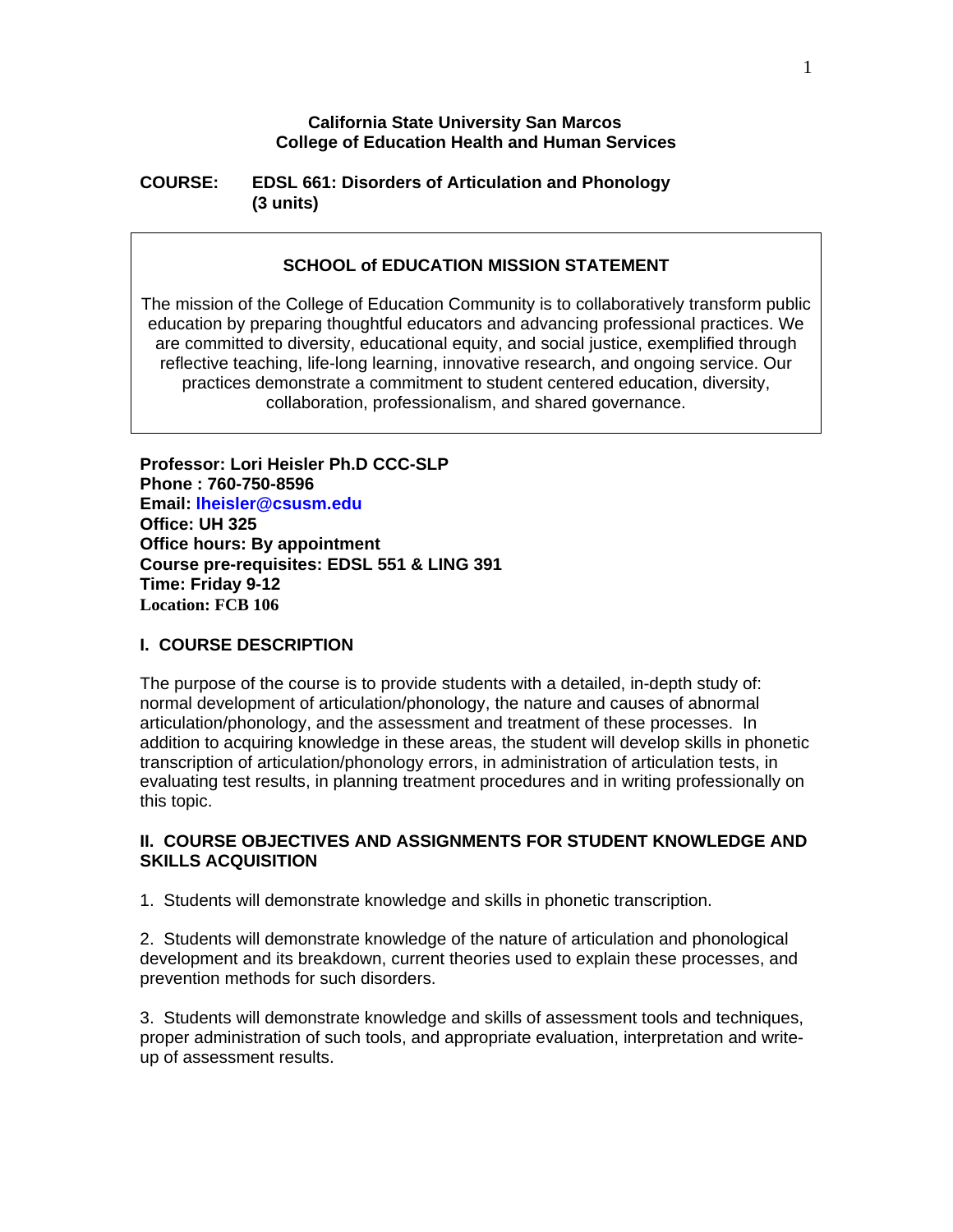4. Students will demonstrate knowledge and skills in treatment techniques and procedures, evidence-based practice, planning, selecting and writing up appropriate treatment goals/plans and understanding of how to administer such treatment.

Each of the objectives stated above will be evaluated by the following mechanisms:

1. Students will pass a phonetics review quiz and transcribe approximately 4 videotapes of disordered articulation, graded by the instructor. (**ASHA Standard III-B, C, & D; IV-B, V-A; CTC Standards 19, 20, 22, 23 for the Clinical Rehabilitative Services Credential (CRSC) in Language, Speech and Hearing (LSH))**. 100 points total

2. Students will pass two examinations (which may be in the form of written papers) based on information from the text, lecture and class discussion, as evidence of gained knowledge in the following areas: current theories and process of normal development of articulation/phonology; nature, causes, assessment and treatment of articulation/phonological disorders; multicultural issues in articulation/phonology disorders; exams to be graded by the instructor (**ASHA Standards III-B, C, D, E, & F; IV-B; V-A; CTC (CSRH in LSH) Standards 19, 20, 22, 23, 24)**. 300 points total

3. Students will complete a project, requiring: administration of a single word articulation test, collection and phonological analysis of a speech sample, administration of a brief oral mechanism examination, and a written summary of results; graded by the instructor (**ASHA Standards III-B, C, D, E, & F; IV-B; V-A; CTC Standard 23)** 100 points

4. Students will complete a project, requiring: viewing of a videotape of an assessment of a child with an articulation/phonological disorder, transcription and analysis of errors, summarization of results (assign a diagnosis), selection of treatment objectives (goals), review of appropriate, evidence-based practice treatment approaches to target the goals, and write-up of a lesson plan to target the deficits; graded by the instructor (**ASHA Standards III-B, C, D, E & F; IV-B; V-A; CTC Standard 24)**. 250 points total

## **III. REQUIRED TEXT:**

Bauman-Waengler, J. (2011). Articulatory and Phonological Impairments: A clinical focus, (4thEd.) Boston, Massachusetts: Pearson Education Inc.

### **Required Supplemental Materials:**

American Psychological Association. (2001). *Publication manual of the American Psychological Association* (5th ed.). Washington, DC: Author.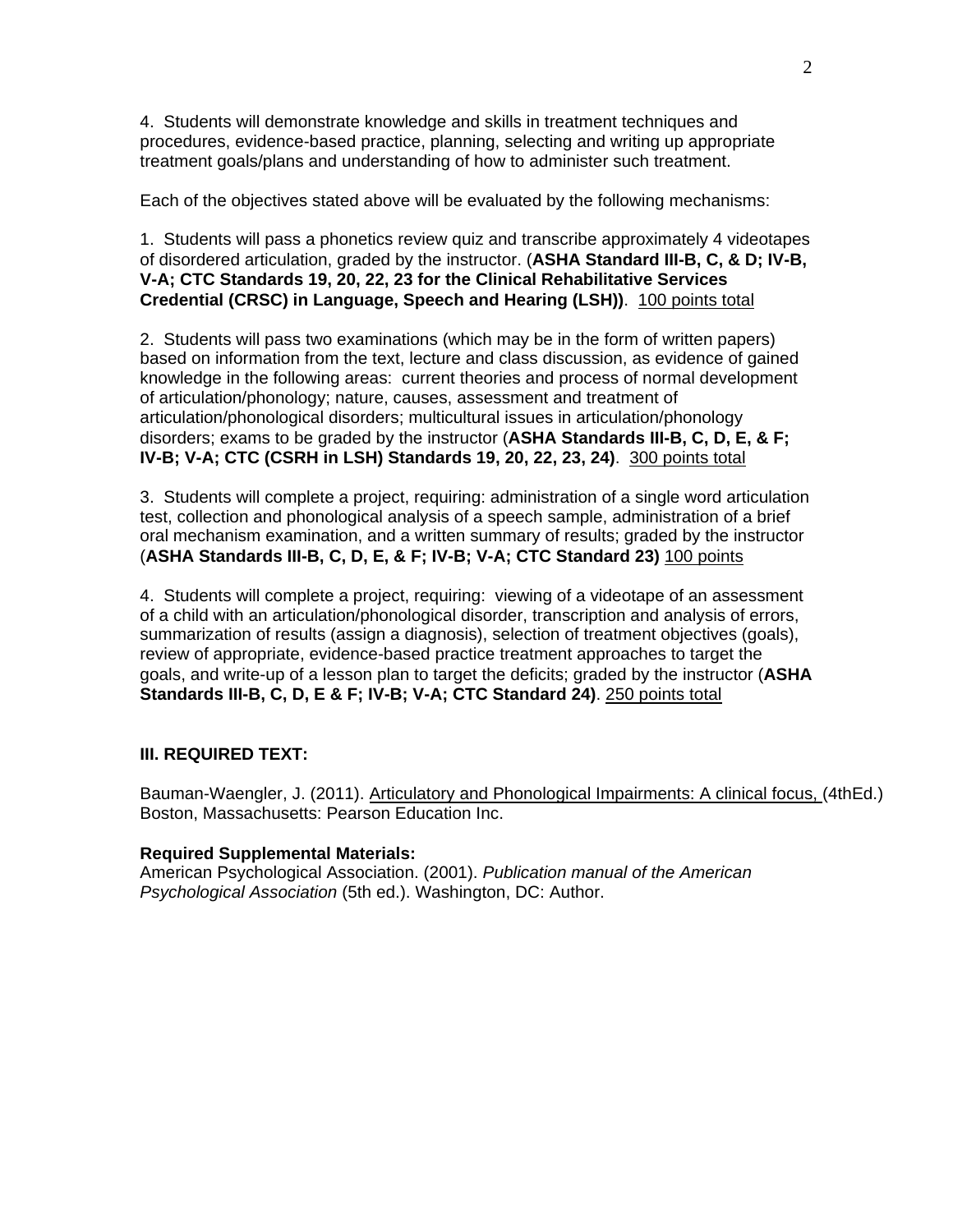|             |                                   |                   |                       | <b>Assignment</b> |
|-------------|-----------------------------------|-------------------|-----------------------|-------------------|
| <b>Date</b> | <b>Topic</b>                      | <b>BW Chapter</b> | <b>Other Readings</b> | <b>Due</b>        |
| $2 -$       |                                   |                   |                       |                   |
| sept        | Review Syllabus/Introduction      | Chapter 1         |                       |                   |
| $9-$        | Phonetics/phonetic                |                   |                       |                   |
| sept        | transcription                     | Chapter 2 & 3     |                       |                   |
|             |                                   |                   |                       | Vowel and         |
|             |                                   |                   |                       | Consonant         |
| $16-$       |                                   |                   |                       | Transcription     |
| sept        | Review transcription packets      | Chapter 4         |                       | Packets Due       |
| $23 -$      |                                   |                   |                       |                   |
| sept        | No class                          |                   |                       |                   |
| $30-$       |                                   |                   |                       |                   |
| sept        | <b>Theoretical Considerations</b> | Chapter 5         |                       |                   |
| $7-$        |                                   |                   |                       | In Class Exam     |
| oct         | Phonological Development          |                   |                       |                   |
| $14-$       |                                   |                   | Fabiano &             |                   |
| oct         | Phonological Development          |                   | Goldstein (2010)*     |                   |
| $21 -$      |                                   |                   |                       | In class quiz     |
| oct         | Appraisal                         | Chapter 6         |                       |                   |
| $28 -$      |                                   |                   |                       |                   |
| oct         | Diagnosis                         | Chapter 7         |                       |                   |
|             |                                   |                   |                       |                   |
| $4-$        |                                   |                   |                       |                   |
| nov         | <b>Assessment Case Study</b>      |                   |                       |                   |
|             |                                   |                   |                       |                   |
| $11-$       |                                   |                   |                       |                   |
| nov         | Veteran's Day                     |                   |                       |                   |
|             |                                   |                   |                       | Assessment        |
|             |                                   |                   |                       | Case Study        |
|             |                                   |                   |                       | Due               |
|             |                                   |                   |                       | Wednesday         |
| $18 -$      |                                   |                   |                       | November          |
| nov         | <b>ASHA</b>                       | Chapter 8         |                       | 16                |
| $25 -$      |                                   |                   |                       |                   |
| nov         | Thanksgiving                      | Chapter 9         |                       |                   |
| $2 -$       |                                   |                   |                       | Assessment        |
| dec         | Treatment                         | Chapter 8         | Baker (2006)*         | Project Due       |
| $9-$        | Treatment                         | Chapter 9         |                       |                   |

# **IV. TENTATIVE COURSE OUTLINE:**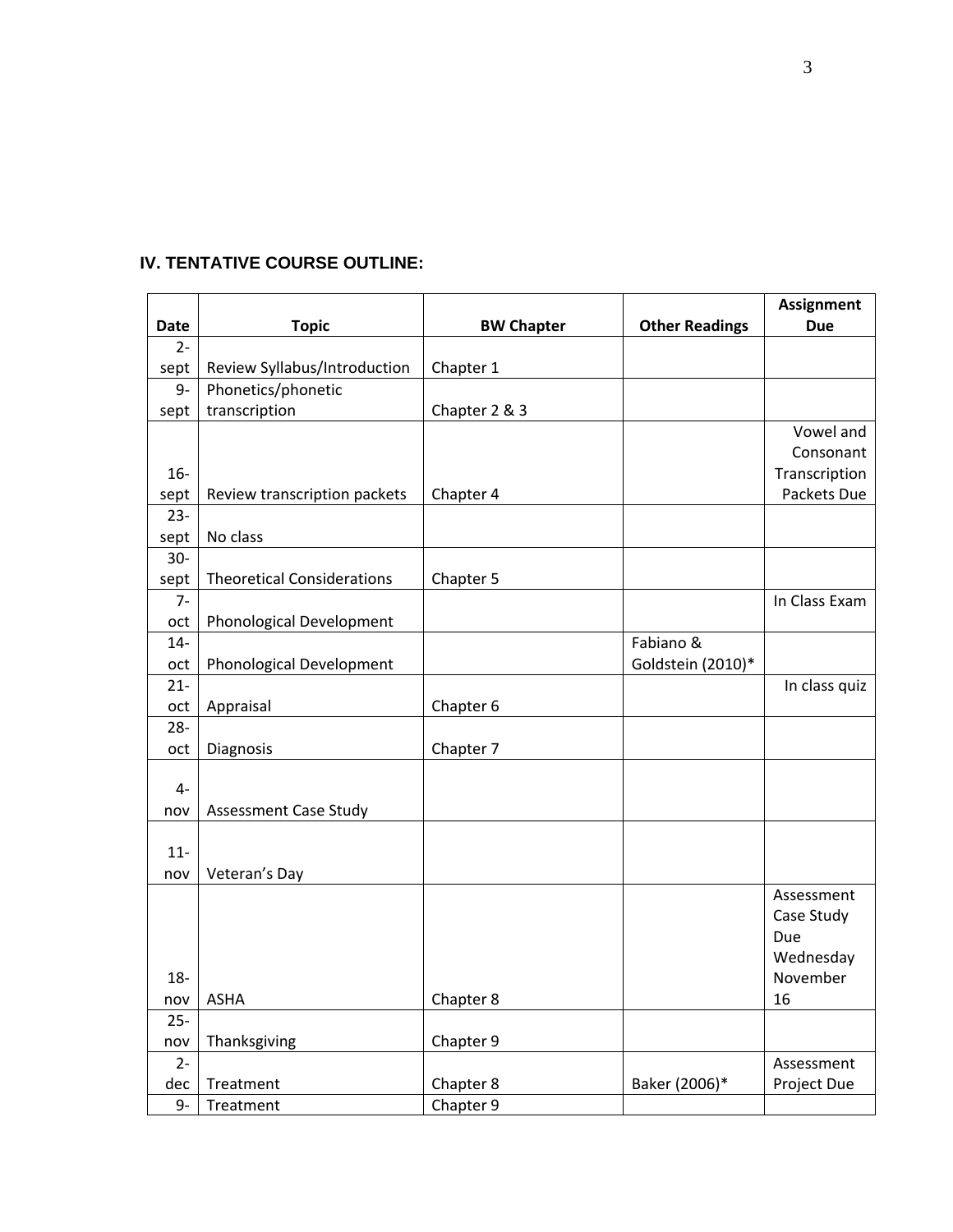| dec   |                     |            |                  |
|-------|---------------------|------------|------------------|
|       |                     |            | Treatment        |
|       |                     |            | Case Study       |
|       |                     |            | Due Tuesday      |
| $16-$ |                     |            | December         |
| dec l | Special Populations | Chapter 10 | 13 <sup>th</sup> |
|       |                     |            |                  |

## **V. Course Requirements**

## 1) **Professionalism**

a. Professionalism in this class is considered mandatory. While difficult to measure, your level of professionalism reflects your future abilities as a speech-language pathologist. For EDSL 671-672, professionalism consists of, but is not limited to: arriving to class on time, coming prepared to participate, politely acknowledging the contributions of your colleagues, turning off cell phones before class begins.

## 2) **Vowel and Consonant Transcription Packets (30 points) Due: September 16**

a. Phonetic transcription is a prerequisite for this course. A level of basic skills is assumed. Two transcription packets have been posted on Moodle: one to review transcription of vowels and one to review transcription of consonants The purpose of this assignment is to refresh the information taught previously in phonetics and also for you to see where you may need to spend some time reviewing.

## **3) In Class Exam (40 points) Date: October 7** *Date: October 7**Date: October 7*

# a. An in class exam will be given to ensure that theoretical content knowledge is understood. The instructor will provide more specific information related to exam questions during class.

# **4) Quiz (30 points) Date: October 21**

a. An online quiz will be given to ensure that content related to phonological development is learned. The instructor will provide more specific information related to exam questions during class.

# **5) Assessment Case Study (50 points) Due: November 16**

- a. A language sample will be provided to you by the instructor. You will be graded for the following analyses:
- Syllable Structure Level 5 points
	- o Accurate calculation
- Phonetic Inventory 10 points
	- o Accurate total, syllable initial, syllable final consonant and vowel inventories
- Percent Consonants Correct 10 points
	- o Accurate total PCC (4 points)
	- o Accurate utterance initial PCC (3 points)
	- o Accurate utterance final PCC (3 points)
- Phonotactic Analysis 10 points
	- o Accurate list of syllable structures and percentage of occurrence (list high occurrence to low occurrence) (5 points)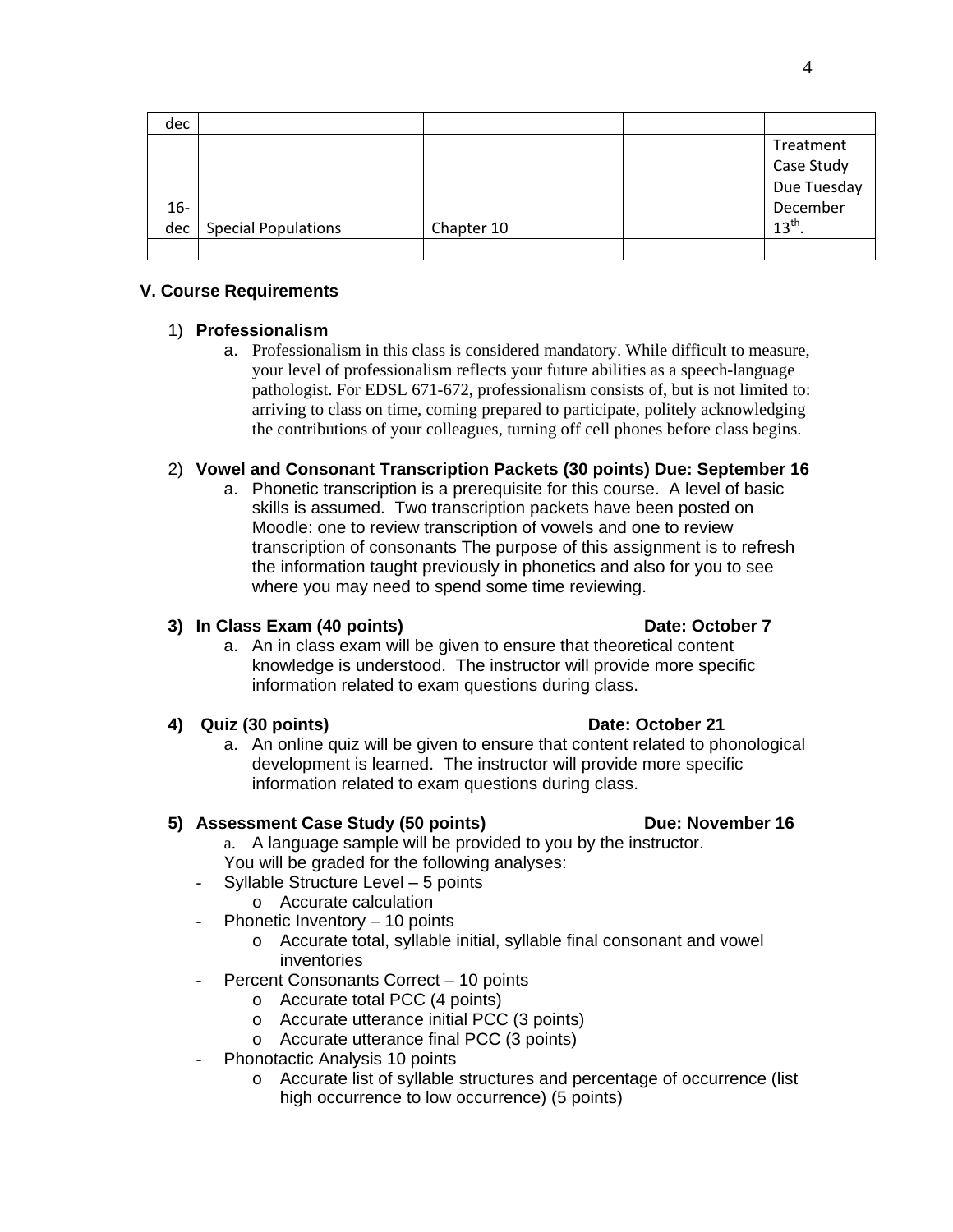- o Percentage of correct structures (5 points)
- Phonological processes 10 points
	- o Accurate identification of processes per utterance (5 points)
	- o Accurate identification of common or prevalent mismatches (5 points)
	- Clinical Impressions 10 points

Please submit the *Phonological Analysis Summary Sheet* and ALL of your work. The *Summary Sheet* is a separate document and should be typed into directly. The worksheet for your analysis should be duplicated as needed for your analysis.

### **6) Assessment Project (50 points) Due: December 2**

a. You must administer an articulation test, a phonology test, and a phonological awareness test to a child, according to the standardized procedures outlined in the test manual. You must score each test and then write a reflective paper about your experience administering the tests. You must hand in the completed protocols with your reflective paper. Tests can be signed out from the instructor. Please plan ahead to complete this assignment, we have a limited number of tests that must be shared between all students.

### 7) **Treatment Case Study (50 points)** Due: December 13

a. Demonstrate intervention strategies planning based on the results of a case study assessment of a child that will be provided in class. Within the treatment plan, you will be expected to determine where to begin intervention, and develop appropriate goals based on assessment results. In addition you will identify and write out age appropriate and functionally relevant materials as well as a script including a hierarchy outlining how you would modify each task to make it easier or more difficult based on the child's performance You must provide detailed rationales for goal choice and therapy method.

### *VI. Grading Standards*

Consistent with requirements set forth by the School of Education and the Office of Graduate Studies and Research, the minimal acceptable grade for passing a course in the ComDis Program is a B. A review of the student's performance will need to be conducted should s/he earn less than a B in any course. Please note that CSUSM requires graduate students to maintain a cumulative GPA in all coursework towards the MA of 3.0. Should your GPA all below a 3.0, you will be placed on Academic Probation and you will have one semester to bring your GPA back above a 3.0 or you will be disqualified from the program.

Students need to pass all graded assignments with a B or better to demonstrate acquisition of skills and knowledge towards meeting the standards for practice. Students may be offered an opportunity to redo/retake a single assignment at the instructor's discretion. Any assignment requiring a make-up will receive a 20% reduction in possible points for that assignment. If a student receives less than a B on the makeup, or receives less than a B on more than one assignment, the student will be obligated to repeat the course. Please note that CSUSM only allows for two courses to be retaken at the MA level. Should you earn less than a B in more than two courses, you will be disqualified from the program. Make-ups are intended to offer a second opportunity for students to demonstrate competence on important standards so as to avoid academic probation. Make-ups are not intended to improve grades or GPA. Please be advised that each student is expected to operate in a professional manner and present her/his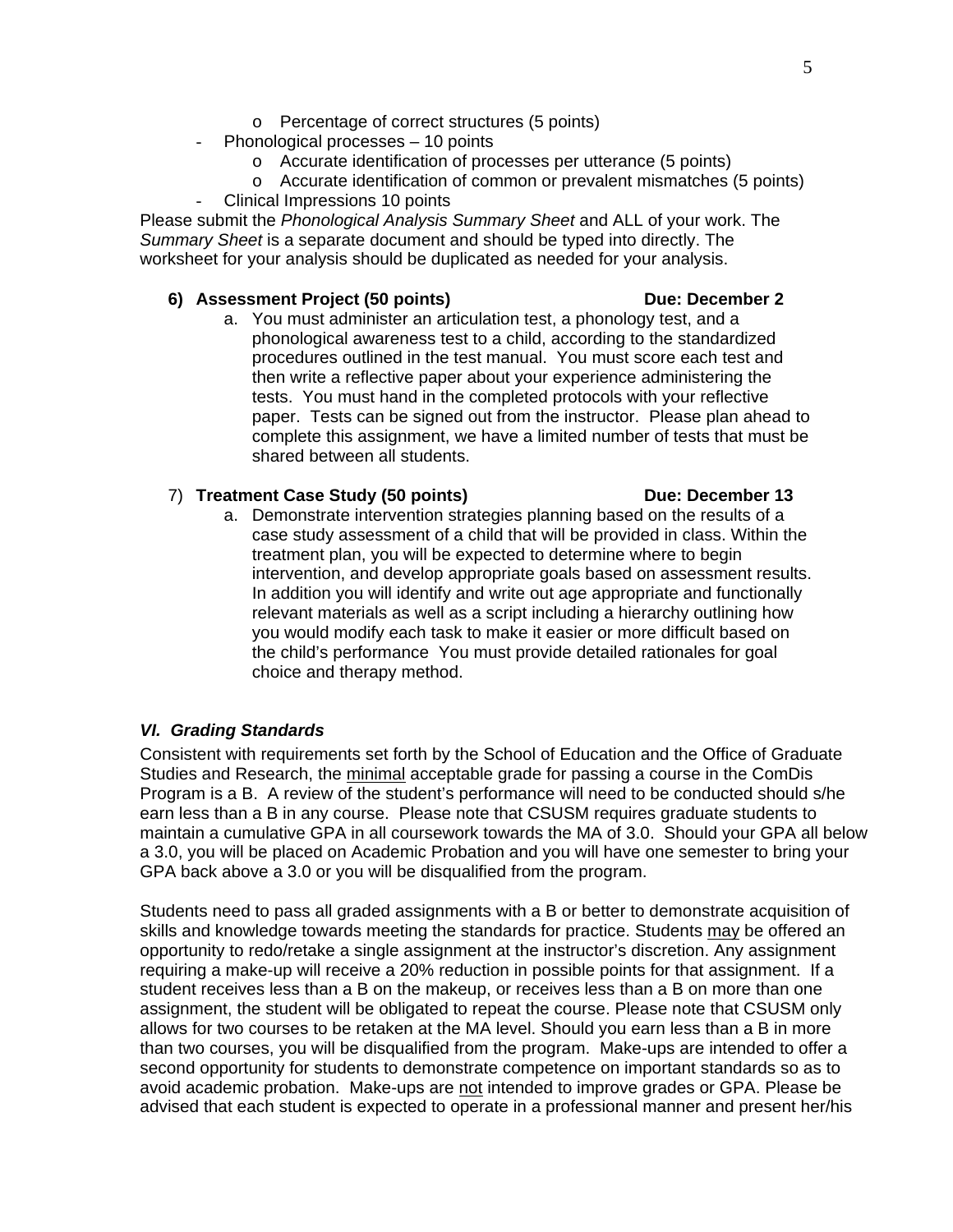best work the first time. Make-ups need to be scheduled within 1 week of receipt of the 'failed' grade.

Any scholarly, professional writing assignment will be subjected to grading based on the Communicative Sciences and Disorders Graduate Writing Assessment Rubric. All writing assignments must be submitted in both hard copy AND through the Cougar Courses container. You will be expected to adhere to the Academic Honesty Policy and use APA style referencing in all professional writing.

## **Letter grade (percentage total points)**

| $A = 93$ and above    | $A = 90.00 - 92.99$ |                  |
|-----------------------|---------------------|------------------|
| $B+ = 88.00 - 89.99$  | $B = 83 - 87.99$    | $B = 80 - 82.99$ |
| $C_{+}$ = 78.00-79.99 | $C = 73-77.99$      | $C - 70 - 72.99$ |
| $D+ = 68.00 - 69.99$  | $D = 63 - 67.99$    | $D = 60 - 62.99$ |
| $F - 59.99$ and below |                     |                  |

Assignments graded on the Communicative Sciences and Disorders Graduate Writing Assessment Rubric are graded on a 4 point scale. The conversion is as follows:

 $4 = A = 95$  points = exceeds standards

 $3 = B = 85$  points = meets standards  $2 = C = 75$  points = approaching, but does not meet standards

 $1 = D = 65$  points = fails to meet standards

Students are expected to turn all work in when it is due. Work submitted late, but within one week of the due date will be reduced by one letter grade. Work received over one week late receives no credit. Your work will be graded on both content (detail, logic, synthesis of information, depth of analysis, etc) and mechanics (grammar, syntax, spelling, format, uniformity of citations, etc). You are entering into a professional career that requires mastery of the written language. You will be graded on such

**Submission Schedule:** Work submitted late, but within one week of the due date will be reduced by one letter grade. Work received over one week late receives no credit.

 mechanics (grammar, syntax, spelling, format, uniformity of citation, etc.).  **Grading Emphasis:** Each written assignment will be graded approximately 80% on content (detail, logic, synthesis of information, depth of analysis, etc.), and 20% on

## **VII. PROFESSIONAL AND ADMINISTRATIVE REQUIREMENTS**

- 1. "Person-first" language (e.g., "Student with Specific Language Impairment" rather than "Language Impaired student;" "Johnny who presents with Down Syndrome" rather than "My Down Syndrome student") must be used throughout all written and oral assignments and discussions.
- 2. Word process all written documents. Keep an electronic copy of all of your work. You will want these for your records and for potential future use as professional portfolio entries.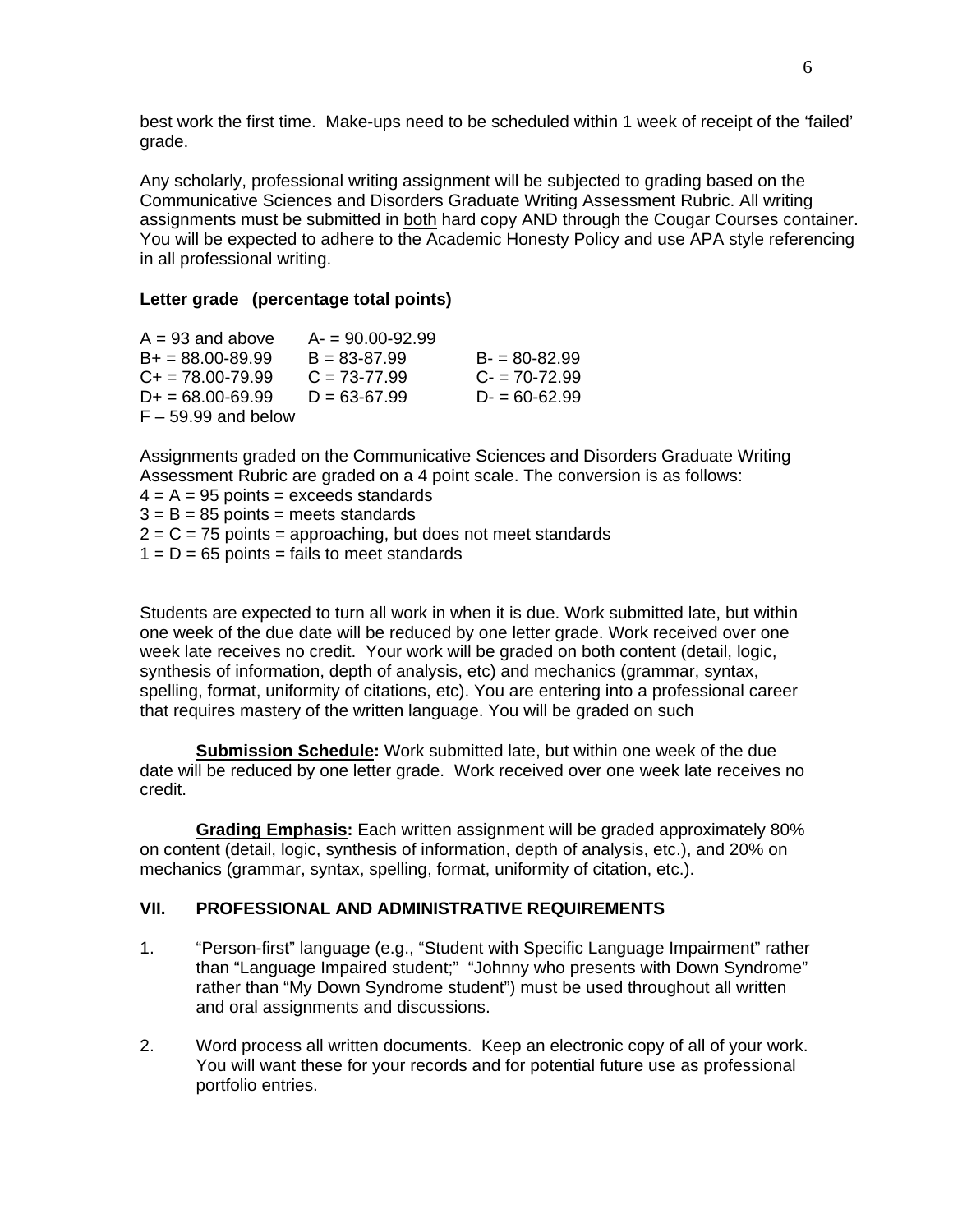- 3. Complete and hand in all assignments on the due dates for full credit. If you have extraordinary circumstances that impact completion of your assignments, please inform the instructor(s). Any time that you have questions or concerns, please contact the instructor(s) immediately.
- 4. Participate actively in class discussions and group activities and demonstrate positive interpersonal skills with classmates, the instructors, and guests.
- 5. Select a class "buddy" to ensure you receive handouts and information if you miss class. **Buddy: Telephone: e-mail: Fax:**

## **VIII. COLLEGE of EDUCATION ATTENDANCE POLICY**

the instructor. Individual instructors may adopt more stringent attendance requirements. Due to the dynamic and interactive nature of courses in this field, all students are expected to attend all classes and participate actively. At a minimum, students must attend more than 80% of class time, or s/he may not receive a passing grade for the course at the discretion of Should the student have extenuating circumstances, s/he should contact the instructor as soon as possible. *(Adopted by the CoE Governance Community, December, 1997).* 

## **Attendance and Participation for this course:**

 **be prepared to discuss readings individually or in variously structured groups.** The course deals with complex material processed in a variety of ways. Structured interactions, group processes, oral presentations, guided discussion of readings, and development of assessment and treatment skills are the norm. **Students are expected to have read assigned materials by the date indicated in the syllabus, and should**  The degree of your engagement in these processes forms the basis for points assigned. Due to the fast paced and highly interactive nature of the course, regular attendance and full participation are expected: teaching and learning is difficult (if not impossible) if one is not present for and engaged in the process. Therefore, the above College Attendance Policy is amplified as follows: 1. Missing more than 2 class meetings will result in the reduction of one letter grade. 2. Arriving late or leaving early on more than two occasions will result in the reduction of one letter grade. 3. Illness and emergency circumstances will be considered/negotiated on a case-by-case basis. These measures should not be considered punitive, as students are expected to establish appropriate personal, academic and career-ladder priorities. Therefore these measures should be viewed as taking appropriate individual responsibility for one's own learning in a democratic, collaborative and reciprocal-learning environment.

## **IX. GENERAL CONSIDERATIONS**

## **Ability**

Every student has the right to equitable educational consideration and appropriate accommodation. Students having differing ability (mobility, sight, hearing, documented learning challenges, first language/English as a second language) are requested to contact the professor at the earliest opportunity. Every effort will be made to accommodate special need. Students are reminded of the availability of Disabled